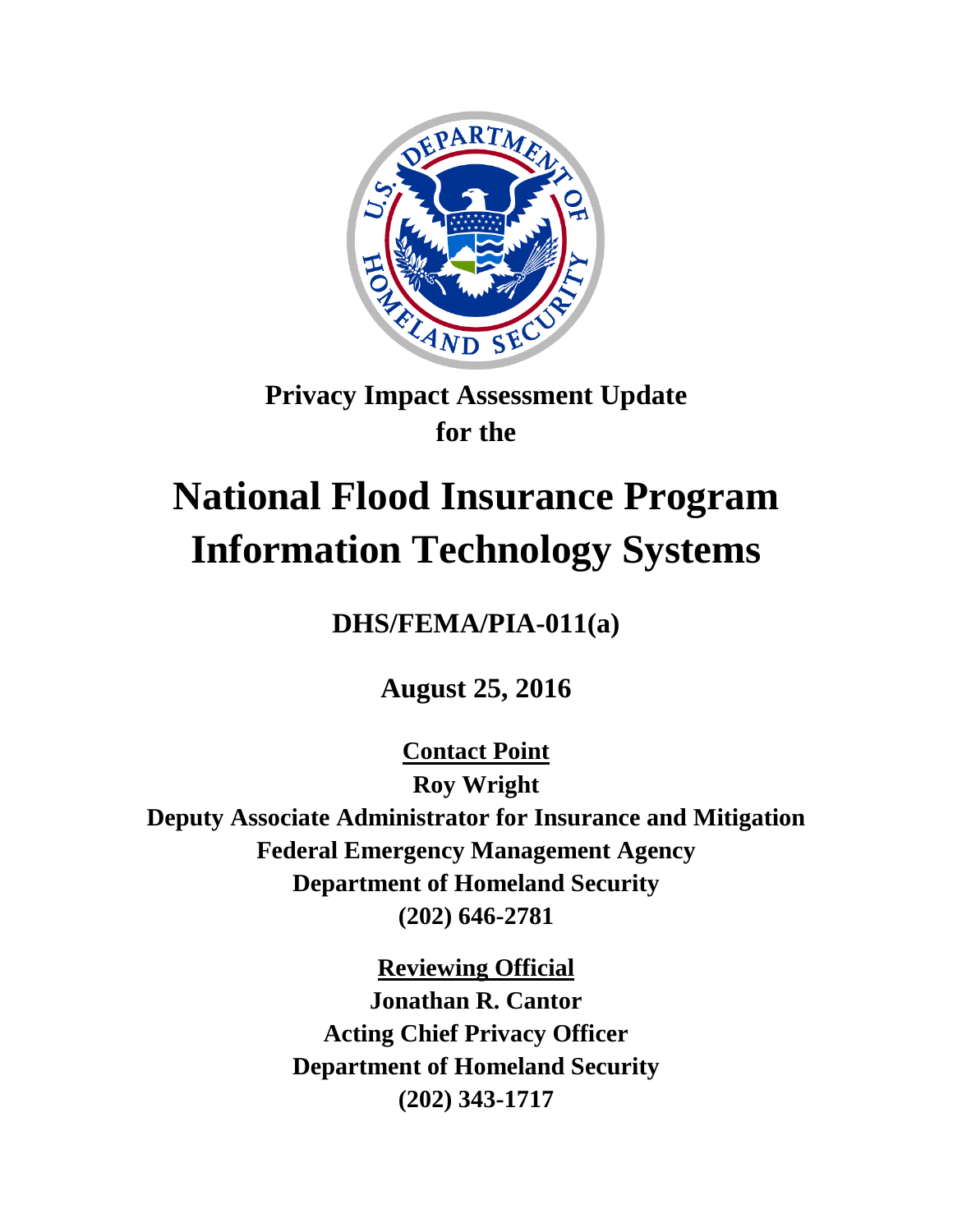

 **Privacy Impact Assessment Update** DHS/FEMA/PIA-011(a) National Flood Insurance Program Information Technology Systems Page 2

## **Abstract**

The Department of Homeland Security (DHS) Federal Emergency Management Agency (FEMA) Federal Insurance and Mitigation Administration (FIMA) National Flood Insurance Program (NFIP) owns and operates the NFIP Information Technology System (ITS). The NFIP ITS and its subsystems help manage the NFIP by collecting flood insurance data and processing flood insurance policies and claims, specifically, policies and claims from the FEMA Direct Servicing Agent (DSA) contractor on behalf of the NFIP and by Write Your Own Companies (WYO) that sell and service flood insurance policies. FEMA is updating this Privacy Impact Assessment (PIA) to include the NFIP Reinsurance Program and to expand its sharing of NFIP information. On a case-by-case basis, FEMA will share information with domestic and international reinsurance brokers; reinsurance companies; academics; independent risk modeling firms; or insurance industry associations that may not have an affiliation with the DSA or participate in the WYO Program.

### **Overview**

Congress created the NFIP through the National Flood Insurance Act of [1](#page-1-0)968.<sup>1</sup> The program was established in response to the rising cost of taxpayer-funded disaster relief for flood victims and the increasing amount of damage caused by floods. FIMA manages the NFIP and oversees the insurance, floodplain management, and mapping components of the program.

The NFIP enables individuals and organizations in the participating communities to purchase insurance protection against losses from flooding. The basis for a community's participation in the NFIP is an agreement with FEMA to adopt and enforce sound floodplain management ordinances to mitigate future flood risks to new construction, additions, repairs, and rebuilding within the community's floodplain. The FEMA Community Information System (CIS) collects and maintains communities' flood zone and floodplain information and maintains the official record of a community's NFIP participation status. NFIP then makes flood insurance available to property owners and renters within the community as a means of reducing the risk of flood losses. Areas outside the floodplain of these communities generally have a lower risk of flooding. Properties within those areas are eligible for Preferred Risk Policies (PRP) with a lower premium. Additionally, certain areas within these communities may be part of a Coastal Barrier

<span id="page-1-0"></span> $\overline{\phantom{a}}$ <sup>1</sup> 42 U.S.C. §§ 4001-4129.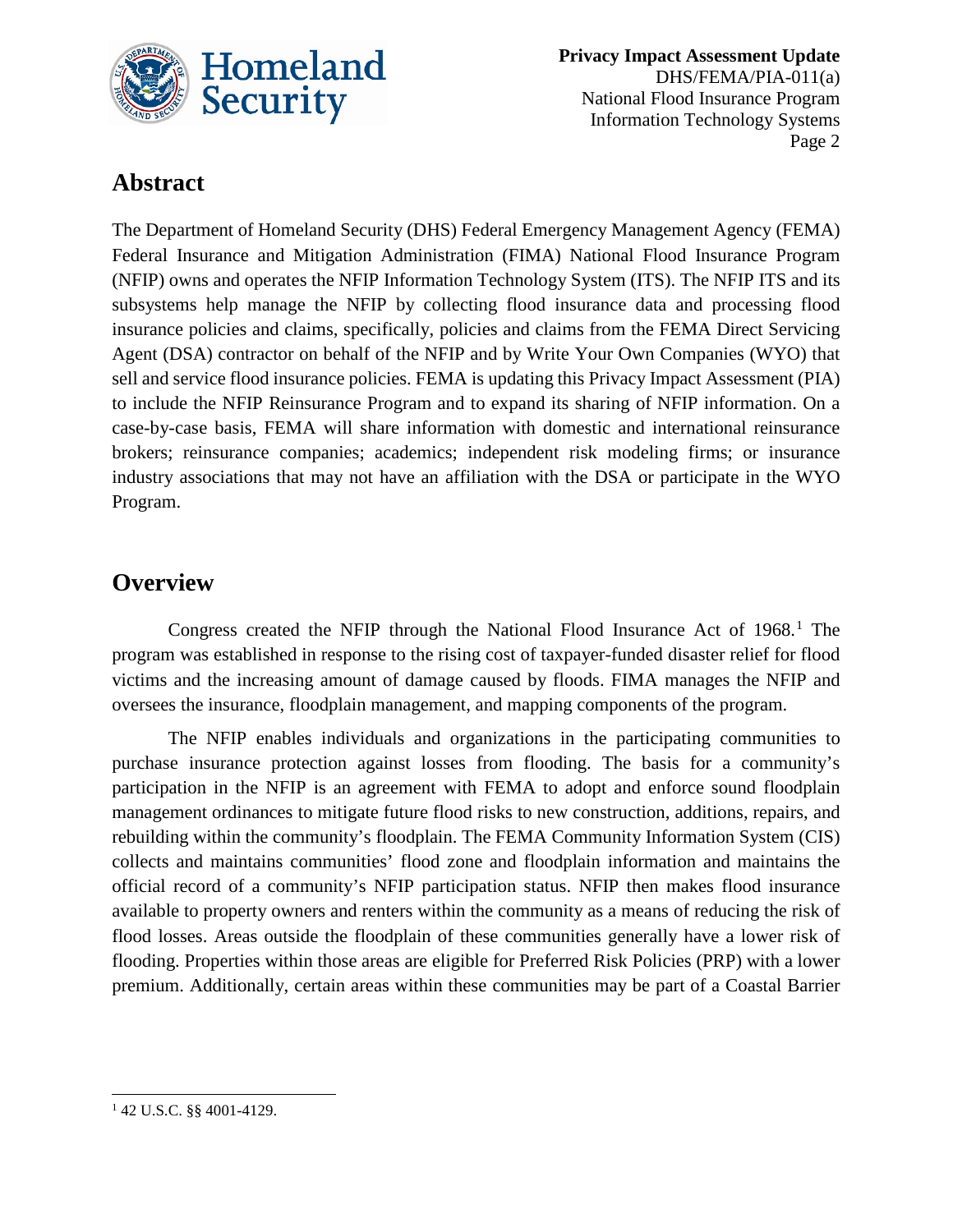

Resource System (CBRS) area. Properties within the CBRS area require more robust flood management safeguards in order to be eligible for flood insurance.

To help manage the NFIP, FEMA developed the NFIP ITS. The NFIP ITS collects flood insurance data from both the DSA and participating WYOs. WYOs are private insurance companies that sell and service FEMA's Standard Flood Insurance Policy (SFIP) under their own names. NFIP and private sector insurance companies execute an agreement that allows the WYOs to sell and administer flood insurance on behalf of FEMA. For individuals and organizations within NFIP-compliant communities where WYOs are not available, NFIP uses contract support known as the DSA to provide flood insurance policies to the individual or organization through independent agents on behalf of FEMA. Policy and claims information collected from the DSA and WYOs are categorized as transaction data and financial data. Transaction data consist of policy information such as policyholder name and property address. Financial data includes flood insurance premiums collected and claims paid for each property by the DSA and WYOs. NFIP ITS collects, uses, maintains, retrieves, and may share information about policyholders, insurance policy processors, and individuals requesting access to the flood insurance system.

## **Reason for the PIA Update**

Generally, the Federal Government assumes all financial risk for flood insurance. The Biggert-Waters Flood Insurance Reform Act of  $2012<sup>2</sup>$  $2012<sup>2</sup>$  and the Homeowners Flood Insurance Affordability Act of 2014[3](#page-2-1) authorize the NFIP Reinsurance Program, which allows the Federal Government to share this risk with private reinsurance companies and other private sector entities. The NFIP Reinsurance Program buys reinsurance to transfer some of the insurance risk assumed by NFIP. FEMA is updating the NFIP ITS Privacy Impact Assessment (PIA) to describe the NFIP Reinsurance Program and expands its categorization of organizations with which FEMA shares NFIP information.

While reinsurance is a common practice within the insurance industry, flood reinsurance for a program as big as the NFIP requires risk studies and models to assess current and future risk. For instance, reinsurers use models to assess the risk of losses from a large catastrophic flood event and to undertake mitigation so that the losses do not impair the reinsurer's financial capital or create a risk to the reinsurance company's other commitments.

Generally, reinsurance companies will require certain risk models to help interpret the risk to their company and require the insurance company to have a reinsurance broker or modeling

 $\overline{a}$ 

<span id="page-2-0"></span><sup>2</sup> Pub. L. No. 112-141 § 100232(d) [2012)].

<span id="page-2-1"></span><sup>3</sup> Pub. L. No. 113-89 § 10 [2014)].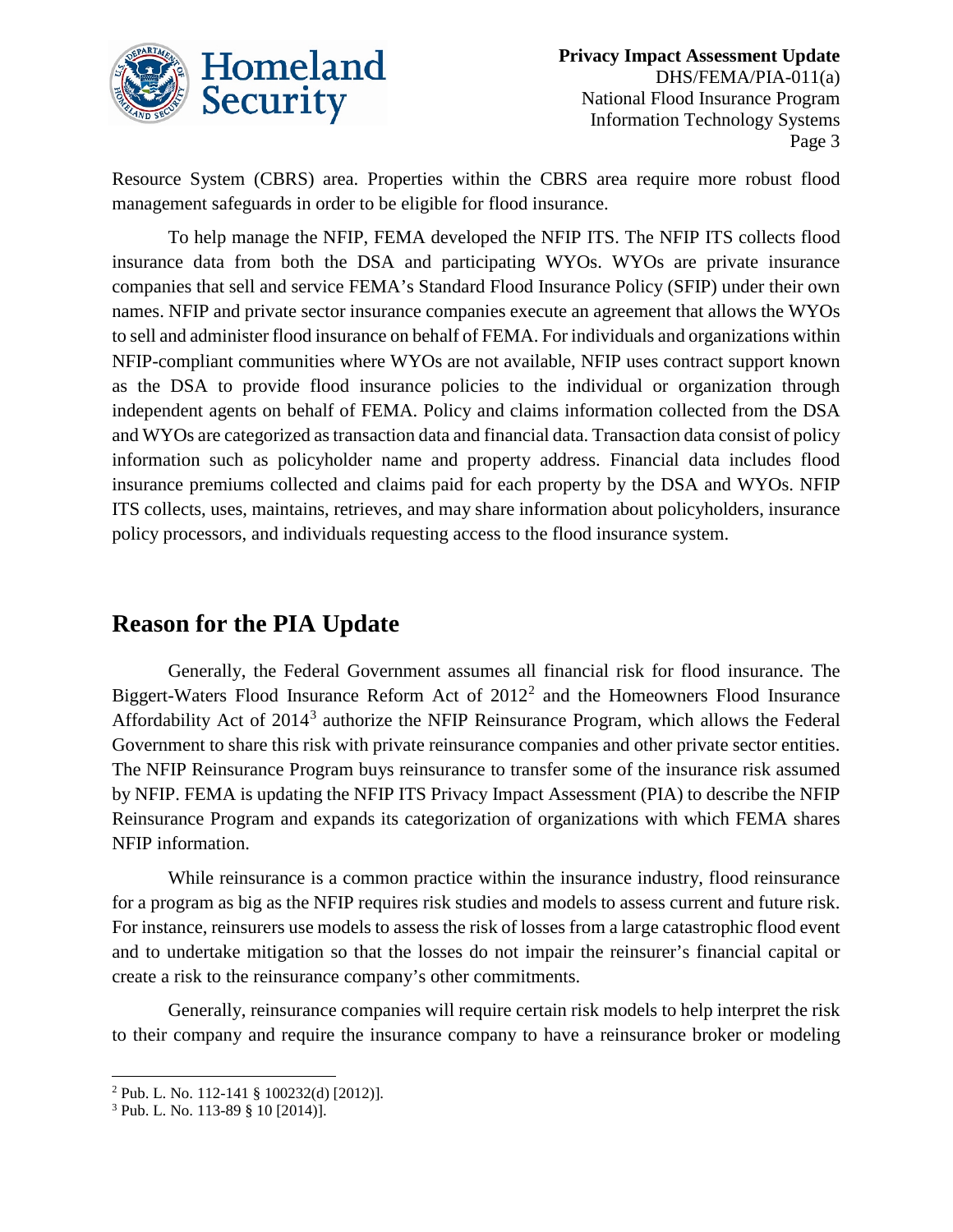

company to take data and create general risk models that the reinsurance companies can then use and incorporate into their risk model for their company. One important output of those risk models is an "Exceedance Probability Curve," which plots the level of expected losses against the probabilities of those losses occurring. Many of the largest reinsurance companies that are more capable of supporting a national program like the NFIP are located outside of the United States; many are headquartered in Europe and Bermuda. Some reinsurance companies based in the United States may have subsidiaries outside of the United States. In addition to the reinsurance models, FEMA plans to request or cooperate on independent flood assessments and feasibility studies from risk modeling firms, academics, and educational institutions.

FEMA has designed a two phase approach to implement NFIP Reinsurance Program. The Program consists of a risk proposal phase and an implementation phase.

#### **Risk Proposal Phase**

During the first phase, FIMA anticipates contractually engaging with reinsurance brokers in order for the reinsurance brokers to model the NFIP risk and to assist in the development of risk proposals. Specifically, FIMA will execute a contract with reinsurance brokers or a risk modeling company that in turn will create risk models, interact with reinsurance companies on behalf of FIMA, and assist in flood reinsurance risk proposals. During this phase, FIMA will create and export a file from the NFIP ITS and share the data extract that will include limited PII, specifically, property address and geographical location information (latitude and longitude) with the reinsurance broker or risk modeling company. Due to inherent inaccuracies with either geographical location information or physical street addresses, FEMA provides both to help ensure a more accurate flood risk model.

Most risk models use a Geographical Information System (GIS) platform to run risk models. The reinsurance company will use the geographical location information from FEMA for its GIS platform. However, if there is an error, the reinsurance broker, reinsurance company, or risk modeling company will use the address provided to verify correct address and generate geographical location information to ensure the correct information is processed for its risk model.

FEMA will not share policy holder name, policy number, or WYO and DSA information with the reinsurance broker, risk modeling companies, or reinsurance companies during this phase. The reinsurance broker or risk modeling company will create a risk model and may subsequently share that information as well as the FEMA NFIP ITS extract information, if FEMA so directs, with reinsurance companies in order to solicit quotes from those reinsurance companies. The reinsurance companies could develop their own risk models as needed to develop their unique risk proposals. The reinsurance broker or risk modeling company executes Non-Disclosure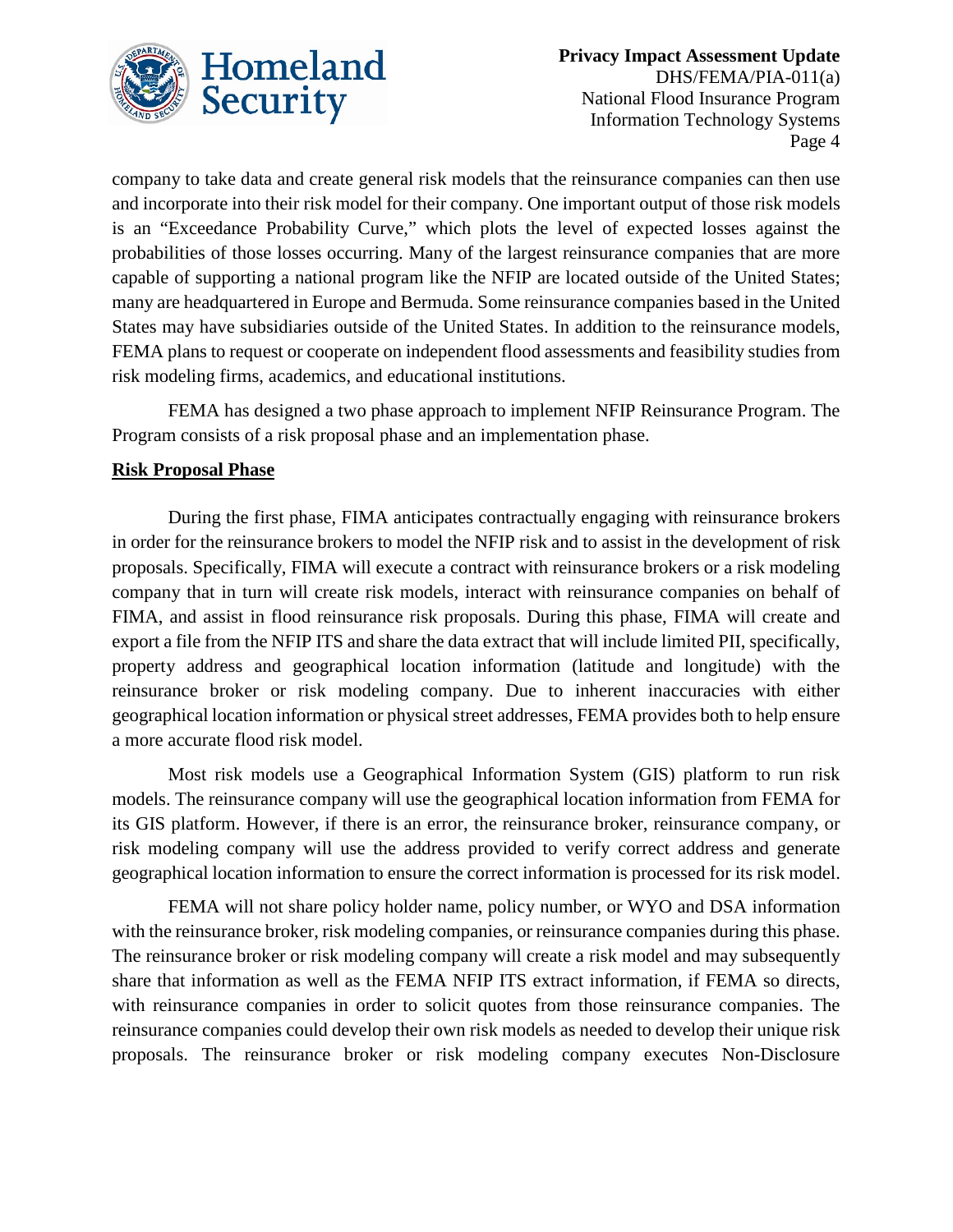

Agreements (NDA) with all reinsurance companies that will have access to the NFIP ITS extract information. FEMA will maintain copies of these agreements.

Many of the largest and most relevant reinsurance companies, or their affiliates, are offshore and located outside the United States, such as in Europe and Bermuda. FEMA's reinsurance brokers will market the Reinsurance Program and generate a listing of reinsurance companies that are either based in the United States or internationally-affiliated that have the best ability to support the program. Through a review process that will include FEMA's Office of Chief Counsel, FEMA may decide an internationally-affiliated reinsurance company has the ability and experience to support the program, through a technical proposal. FEMA's decision will be based on technical and financial ability to support the program and then narrowed based on any federal regulations that may limit official business outside of the United States.

Through FEMA's statutory authority, FEMA will enter into an information sharing and access agreement (ISAA) with the reinsurance company. The agreement will contain appropriate information and privacy safeguards language. If FEMA directs, FIMA reinsurance brokers or risk modeling companies may disseminate and allow foreign nationals access to FEMA information based on the agreement between FEMA and the reinsurance company. In this instance, FEMA information may not necessarily remain exclusively on U.S. servers.

#### **Implementation Phase**

During the second phase, FEMA will use the results of phase one to solicit flood reinsurance technical and pricing quotes from the reinsurance industry and award contracts to begin reinsuring the NFIP. Under the terms of the reinsurance contracts, FIMA can share NFIP policyholder information from the NFIP ITS for the claims processing as part of the NFIP Reinsurance Program. FEMA may share both aggregate and property-specific policy and claims information to include address; latitude and longitude; policy limits; and claims history. This sharing is required because the reinsurance company is assuming part of the financial burden of NFIP claims and needs to review how the claims are handled by the NFIP.

#### **Sharing with Other Stakeholders**

 $\overline{a}$ 

FEMA plans to share policyholder information with additional stakeholders to assess general risk and conduct feasibility studies and models that can help FIMA manage the overall risk of the NFIP and assess potential impact on communities. These additional stakeholders include academics, educational institutions, flood risk modeling companies, and insurance industry associations<sup>[4](#page-4-0)</sup>. When FEMA shares information, it will be pursuant to a contract, NDA, or

<span id="page-4-0"></span><sup>4</sup> FEMA may provide information to insurance industry associations for the purpose of conducting insurance risk or trend studies related to flood insurance and provide risk assessments and reports to its insurance members. This allows the NFIP to reach a broad audience of insurance organizations to help market the WYO Program or help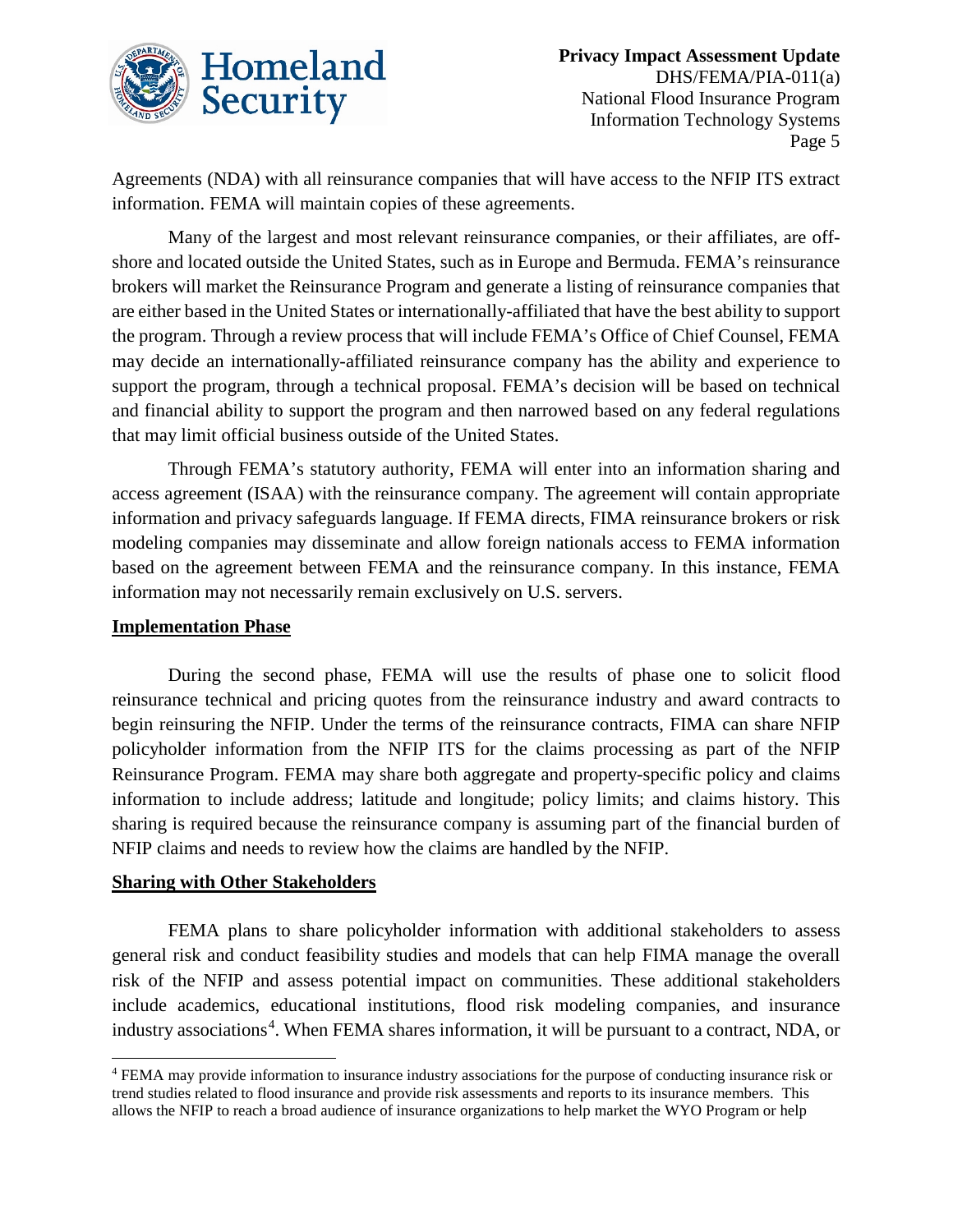

ISAA. FEMA will share address, geographical location data (latitude and longitude), and non-PII related policy and claims data. Even after sharing parameters are agreed upon, FEMA sends cover letters to accompany shared policyholder information to remind receiving organizations of their handling and sharing limitations.

## **Privacy Impact Analysis**

In each of the below sections consider how the system has changed and what impact it has on the below fair information principles. In some cases there may be no changes and indicate as such.

#### **Authorities and Other Requirements**

The Biggert-Waters Flood Insurance Reform Act of 2012<sup>[5](#page-5-0)</sup> and the Homeowners Flood Insurance Affordability Act of 2014<sup>[6](#page-5-1)</sup> authorize FEMA to secure reinsurance from the private reinsurance and capital markets on terms and conditions determined by the Administrator to be reasonable and appropriate. Prior to the start of phase 2, DHS will update and republish DHS/FEMA-003 National Flood Insurance Program Files System of Records<sup>[7](#page-5-2)</sup> to include sharing and access of NFIP information with/by flood risk modeling organizations, educational institutions and reinsurance brokers, reinsurance companies with international affiliates, and with other categories of requestors when the sharing of data would be beneficial to FEMA and compatible with the reasons for which FEMA collected the information.

A NFIP ITS System Security Plan (SSP) was approved in May 2015, and an Authority to Operate (ATO) was issued on May 28, 2015. Additionally, the IT systems managed by the reinsurance brokers, reinsurance companies, or the risk modeling companies will have a SSP and an ATO issued for their system.

There are no additional information collections that require coverage by the Paperwork Reduction Act (PRA) within the NFIP ITS.

There are no changes to NFIP ITS's records retention schedule.

 $\overline{\phantom{a}}$ 

insurance companies interested in privately selling flood insurance outside of the NFIP to understand flood insurance trends and risk.

<span id="page-5-0"></span><sup>&</sup>lt;sup>5</sup> Pub. L. No. 112-141 § 100232(d) [2012)]. <sup>6</sup> Pub. L. No. 113-89 § 10 [2014)].

<span id="page-5-1"></span>

<span id="page-5-2"></span><sup>7</sup> 79 Fed. Reg. 28747 (2014).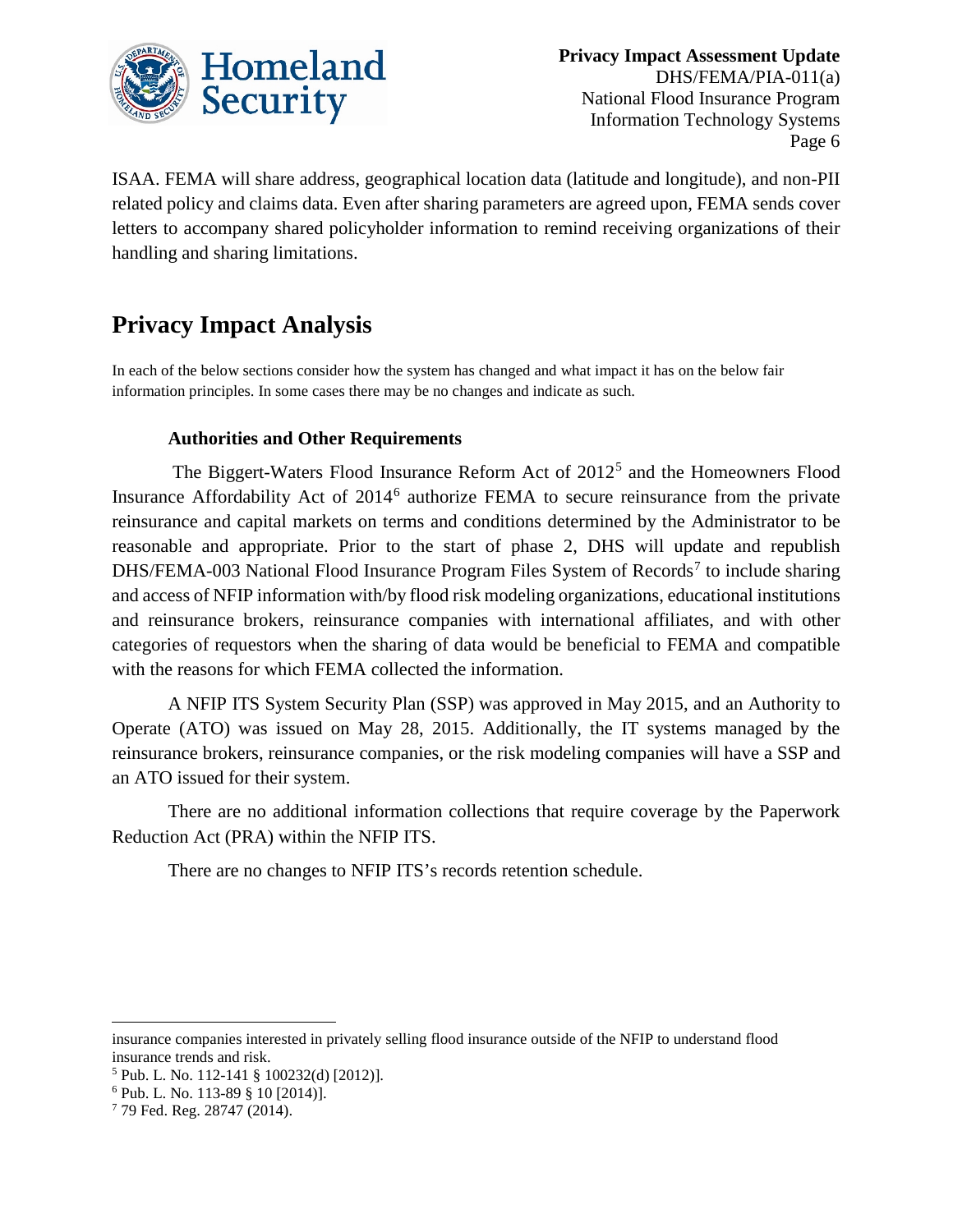

#### **Characterization of the Information**

FEMA will not collect or maintain any additional data elements than those already in the NFIP ITS. FEMA may share the following information with reinsurance brokers, reinsurance companies, and risk modeling companies in support of the Reinsurance Program:

Individual Insured Information:

- Address(es);
- Insurance/Claims Data (i.e., Insurance Rate(s), Claim Amounts);
- Geographical Locations (i.e., latitude, longitude);
- Flood Zone Data:
- Property loss history; and
- City.

FEMA may collect the following information from the reinsurance brokers, reinsurance companies, risk modeling companies, or other stakeholders involved in NFIP Reinsurance Program or feasibility and trend studies:

- Organization Name;
- Point of Contact Full Name;
- Address(es);
- Email Address(es);
- Telephone Number(s); and
- Insurance/Claims Statistical Data.

FEMA may collect, use, or maintain the following user account information for the NFIP ITS and other systems supporting the Reinsurance Program:

- Full Name;
- Address(es);
- Email Address(es);
- Telephone Number;
- User ID; and
- Personal Identification Number (PIN)/ Password(s).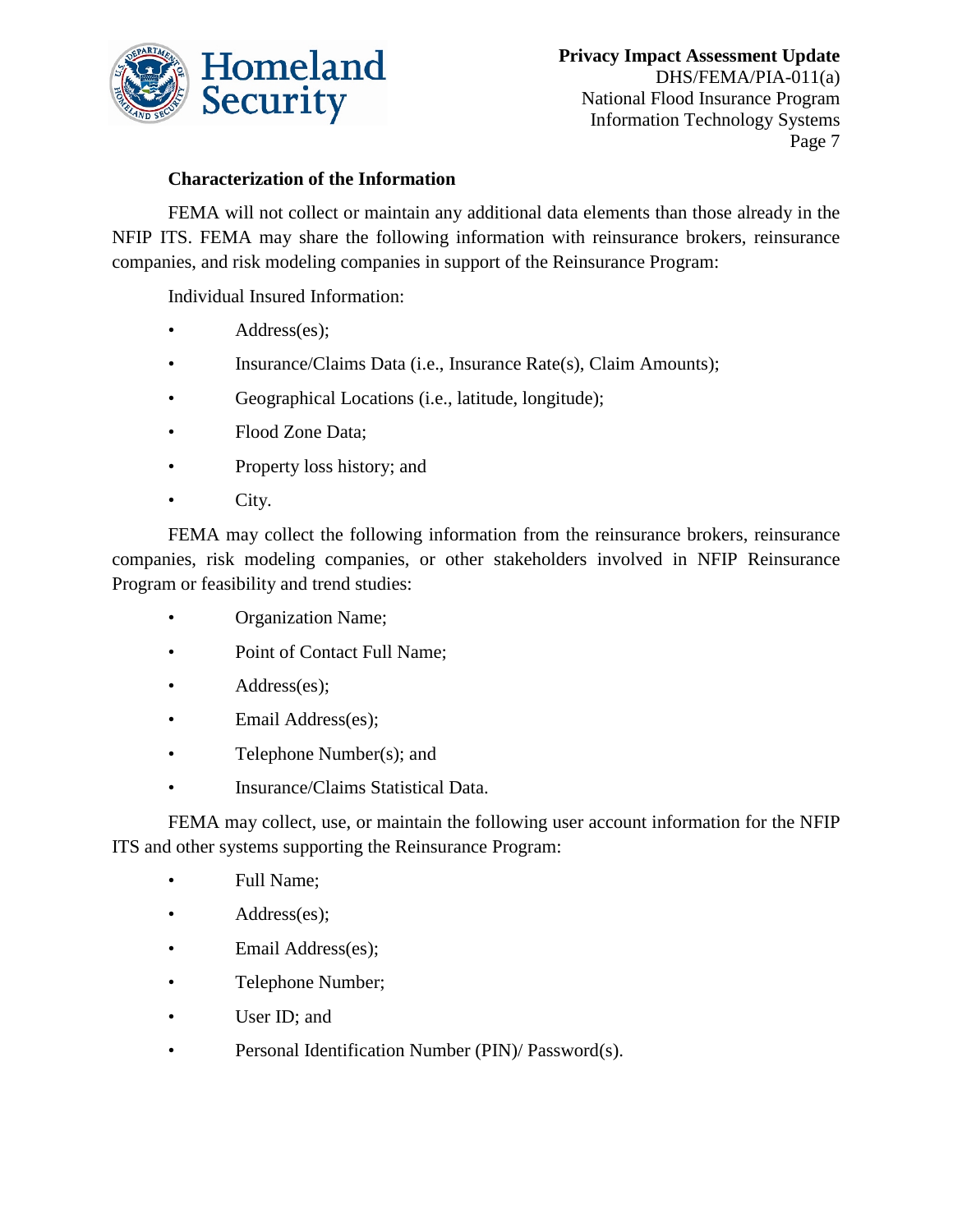

#### **Uses of the Information**

Reinsurance brokers, risk modeling firms, reinsurance companies, and other stakeholders use address, geographic location information such as latitude and longitude, and other non-PII related policy and claims information of policyholders to conduct research and create risk models of flood risk for the purpose of assessing national flood risk, creating risk proposals, and the sharing of flood insurance financial risk with reinsurance companies.

There are no changes or updates to the NFIP ITS's use or access of information. The following are additional privacy risk and mitigations in relation to the NFIP ITS.

**Privacy Risk:** There is a privacy risk that reinsurance brokers, risk modeling companies, reinsurance companies, and other stakeholders may use the NFIP information for other non-NFIP related studies and research or other commercial uses.

**Mitigation:** This risk is partially mitigated. FEMA ensures that proper information and records safeguards are included within the contracts and other types of arrangements to outline appropriate use of NFIP information and provide guidance on the processes necessary to adequately protect and secure NFIP data, including requiring NDAs to be signed by all individuals that would have access to the granular data. FEMA considers any violation of these binding terms to constitute a breach of contract/agreement. FEMA will evaluate and investigate each of these violations and may terminate the agreement, pursue other legal means to prevent any further violations, and address any impact on individual's privacy resulting from the misuse of FEMA information. However there still is the residual risk of making sure that each and every instance of misuse of information is reported to FEMA, which FEMA cannot fully mitigate.

#### **Notice**

FEMA provides notice of the sharing of NFIP information with risk modeling organizations, reinsurance brokers, reinsurance companies, and international affiliates of the reinsurance brokers, reinsurance companies, and other stakeholders, through the publication of this PIA. FEMA provides additional notice of the sharing of information for risk proposals for reinsurance program through the SORN mentioned above. Under the current system, the right to consent or decline occurs when the DSA and WYO inform policyholders of their privacy guidelines and practices and require policyholders to sign FEMA forms that provide acknowledgement during the policy purchase and renewal process. Individuals that are required by law or by a mortgaging institution to have flood insurance on a property do not have the option of opting out of this program. FEMA's sharing of risk and subsequently, NFIP information with reinsurance companies is a statutory requirement. In order to explain new uses and sharing, FEMA will provide additional notice in the DHS/FEMA-003 SORN. FEMA is currently updating this SORN to clarify sharing with international organizations as part of the reinsurance program and sharing of information with other stakeholders for the purpose of assessing flood risk and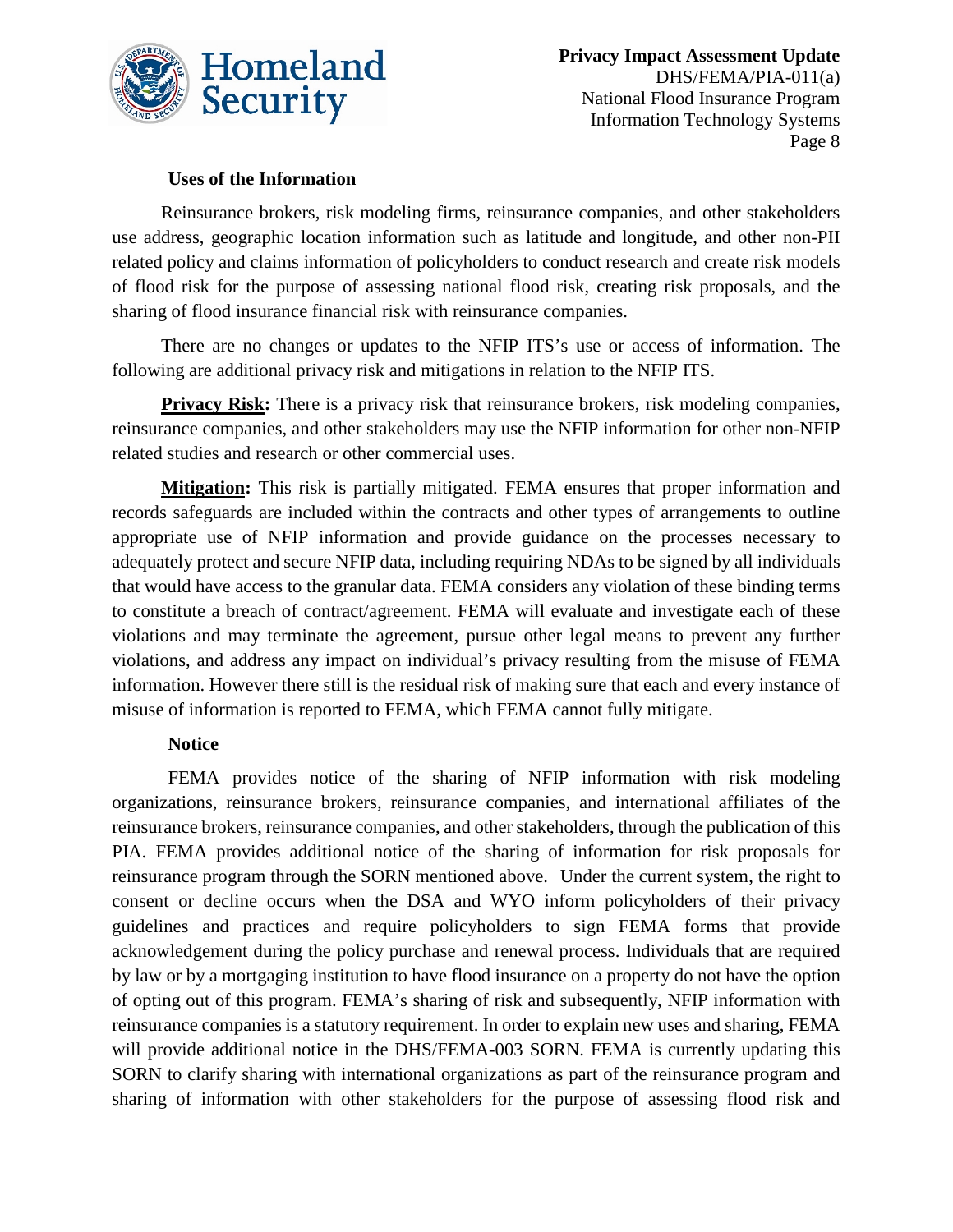

affordability studies. Additionally, FEMA's is updating the current Privacy Act statements on its NFIP policy application and claims forms to clarify possible sharing and access of information internationally.

#### **Data Retention by the project**

There are no changes to the data retention of the information within the NFIP ITS.

#### **Information Sharing**

NFIP ITS may share information with reinsurance brokers, reinsurance companies, and other categories of requestors by way of a reinsurance broker or risk modeling company. FEMA shares information pursuant to an Information Sharing and Access Agreement such as a contract or memorandum of agreement (MOA) with reinsurance companies. FEMA shares the information mentioned is the "Characterization of the Information" section of this update PIA via a file transfer. NFIP shares the file using data encryption and electronic media such as compact disk (CD), digital video disk (DVD), or portable hard drive. This purpose of the information sharing is to conduct market research on the viability and impact of sharing flood insurance financial risk with the reinsurance community in order to implement the NFIP Reinsurance Program. The information sharing enables requestors, such as educational institutions, to conduct flood risk assessments and feasibilities studies to assist NFIP in assessing national flood risk and impacts on communities. This sharing is pursuant to DHS/FEMA-003 National Flood Insurance Program Files System of Records.

Routine use H allows FEMA to partner with Write Your Own insurance companies as authorized under 44 CFR § 62.23 to administer flood insurance.

Routine use V allows NFIP to share policy information with reinsurance brokers and reinsurance companies based in the United States. The NFIP Reinsurance Program is compatible with the purpose for original collection of information because NFIP shares flood insurance financial risk information with the insurance community (i.e., private reinsurers, private capital firms, and financial institutions) for the purposes of preparing NFIP assumption of risk proposals.

Prior to initiating sharing, FEMA will update the DHS/FEMA-003 SORN to explicitly cover sharing limited location information with other stakeholders (domestic and international), including educational institutions.

FEMA will limit re-dissemination of information using language within the ISAA, NDA or associated with a letter or notification or Privacy Act sharing limitations that FEMA will initiate with each recipient of NFIP information.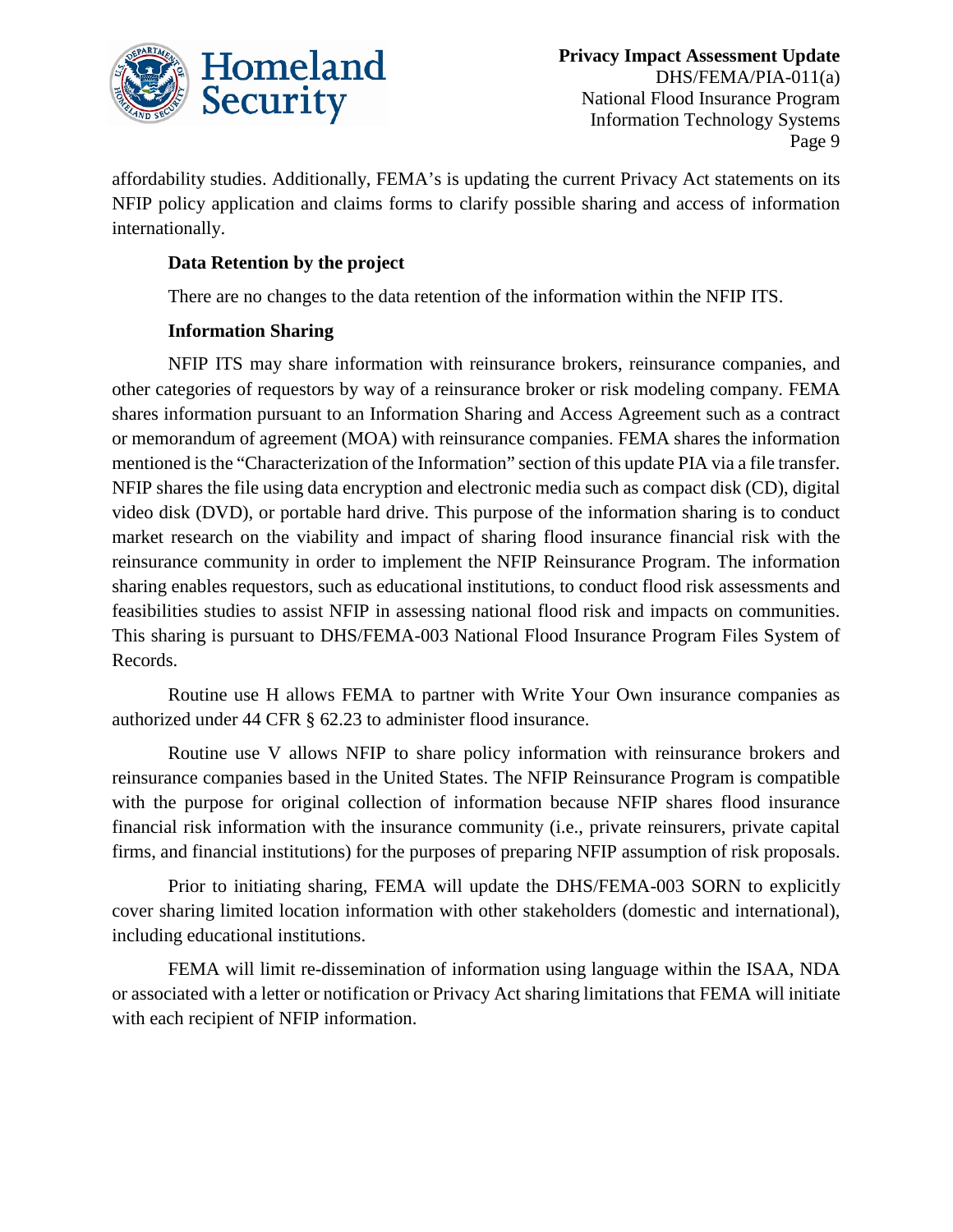

**Privacy Risk:** There is a privacy risk that FEMA may not be able to control the sharing or re-dissemination of policyholder's PII as it relates to the Reinsurance Program or flood insurance feasibility studies.

**Mitigation:** FEMA partially mitigates this risk by including privacy safeguards within any ISAA to extend control of FEMA's information while in process by reinsurance brokers, reinsurance companies, or risk modeling companies. These agreements will contain the DHS's cyber hygiene clauses. For flood risk modeling companies and other stakeholders that FEMA may not enter into an ISAA with, FEMA will limit further re-dissemination of NFIP information using language within a FEMA cover letter that references restrictions on re-dissemination placed by the Privacy Act or NDA that will limit sharing of information. FEMA considers any third-party sharing of information without the express consent of FEMA a violation of the terms of agreement. FEMA will investigate any sharing outside of the terms and understandings of any contract or agreement to determine any ill intent or gross neglect and pursue any contractual or legal means to stop any inappropriate sharing of information, such as termination of contract/agreement. DHS/FEMA in partnership with other appropriate federal departments, such as the Department of Justice, will coordinate or consult with the appropriate international law enforcement agency to attempt to retrieve any inappropriately shared information and to ensure any inappropriate sharing of information has cleared and information has been removed from the property of any inappropriate third party recipient(s) of FEMA information. Specifically, DHS/FEMA will seek to recover the PII of NFIP flood policyholders, as practicable. FEMA or the organization that caused the breach of PII information will provide further remediation as needed and appropriate to include notification of individuals that have been affected by the breach. There is a residual risk for reporting each inadvertent or unauthorized release of information to a third party that FEMA is not able to fully mitigate.

#### **Redress**

There are no changes to the NFIP ITS redress procedures. Individuals can correct their information by contacting their flood insurance provider (WYO company or DSA), and updating their information. The reinsurance companies are only accepting financial risk and may need to review information to ensure proper payouts and compliance with contract terms with FEMA. The reinsurance companies will not own the insurance policy.

#### **Auditing and Accountability**

There are no changes to the NFIP ITS or FEMA's process for system auditing and adherence to FEMA's stated practices within the previously published PIA. The reinsurance brokers, reinsurance companies, risk modeling companies, and other stakeholders will have similar auditing and accountability within their system as documented within the SSP with FEMA's Office